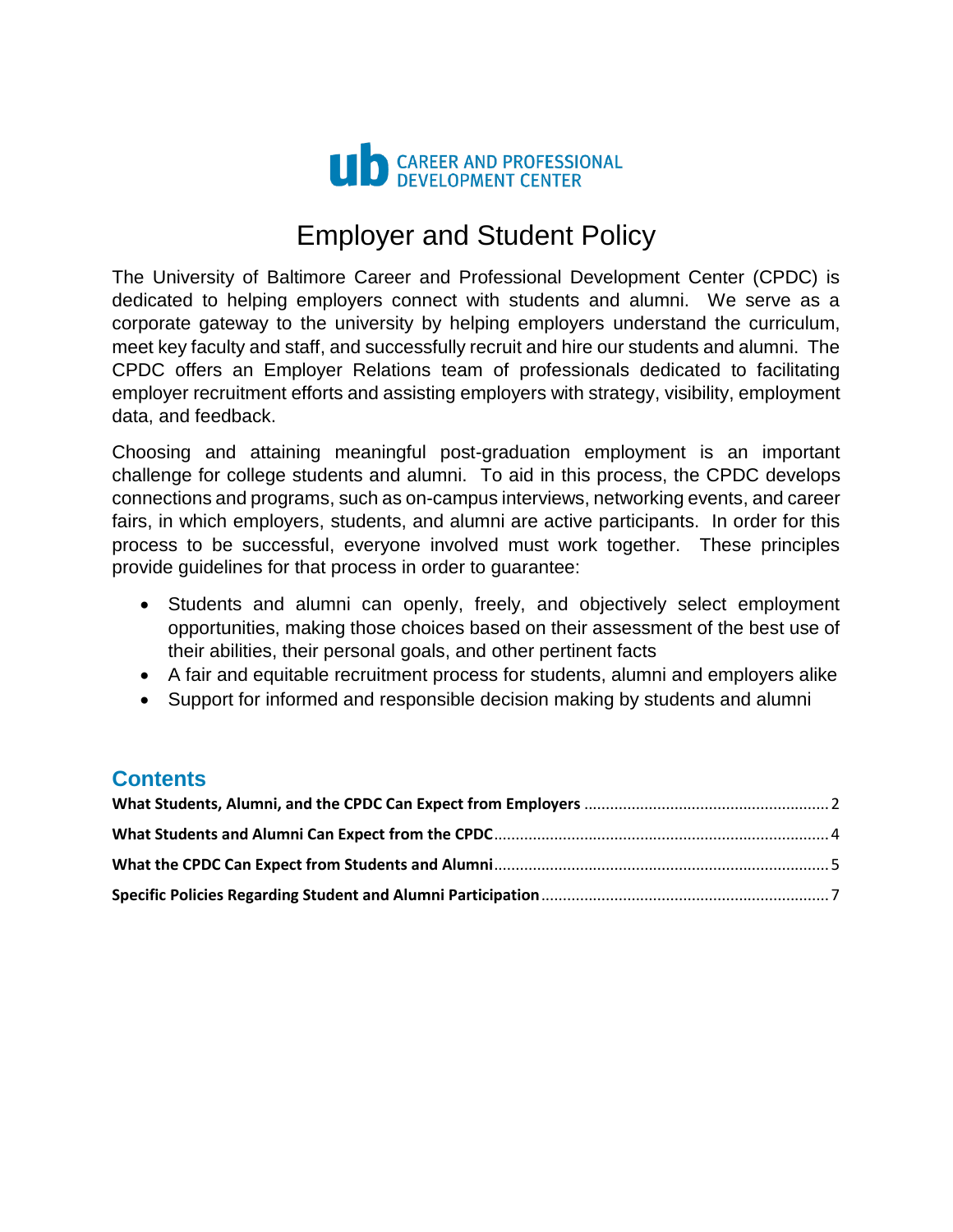# <span id="page-1-0"></span>**What Students, Alumni, and the CPDC Can Expect from Employers**

- **1. Freedom from undue pressure.** Employment professionals will refrain from any practices that improperly influences and affects job acceptances. Such practices may include undue time pressure for acceptance of employment offers and encouragement of revocation of another employment offer. Employment professionals will strive to communicate decisions to candidates within the agreedupon time frame.
- **2. Knowledge of recruitment field.** Employment professionals will know the recruitment and career development field as well as the industry and the employing organization that they represent, and work within a framework of professionally accepted recruiting, interviewing, and selection techniques.
- **3. Provide accurate information.** Employment professionals will supply accurate information on their organization and employment opportunities. Employing organizations are responsible for information supplies and commitments made by their representatives. If conditions change and require the employing organization to revoke its commitment, the employing organization will pursue a course of action for the affected candidate that is fair and equitable.
- **4. Fair play.** Neither employment professionals nor their organizations will expect, or seek to extract, special favors or treatment which would influence the recruitment process as a result of support, or the level of support, to the CPDC in the form of contributed services, gifts, or other financial support.
- **5. Maintain nondiscrimination policy.** Employment professionals will maintain equal EEO compliance and follow affirmative action principles in recruiting activities in a manner that includes the following:
	- **a)** Recruiting, interviewing, and hiring individuals without regard to race, color, national origin, religion, age, gender, sexual orientation, or disability, and providing reasonable accommodations upon request
	- **b)** Reviewing selection criteria for adverse impact based upon the student's race, color, national origin, religion, age, gender, sexual orientation, or disability
	- **c)** Avoiding use of inquiries that are considered unacceptable by EEO standards during the recruiting process
	- **d)** Developing a sensitivity to, and awareness of, cultural differences and the diversity of the work force
	- **e)** Informing campus constituencies of special activities that have been developed to achieve the employer's affirmative action goals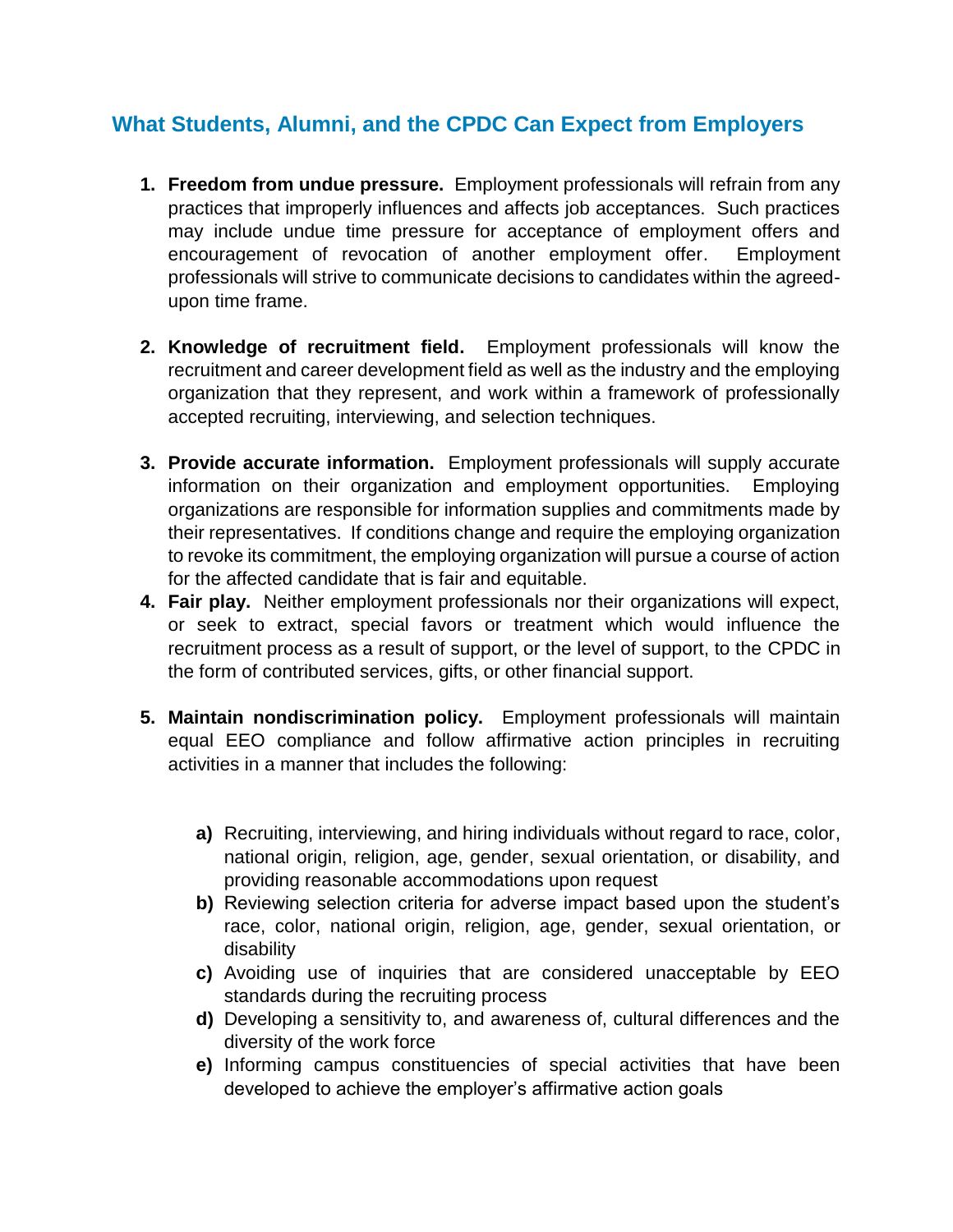- **f)** Investigating complaints forwarded by the Career and Professional Development Center regarding EEO noncompliance and seeking resolution of such complaints
- **6. Maintain confidentiality.** Employment professionals will maintain the confidentiality of student information, regardless of the source, including personal knowledge, written records/reports, and computer databases. There will be no disclosure of student information to another organization without the prior written consent of the student, unless necessitated by health and/or safety considerations.
- **7. Use assessment tools and tests appropriately.** Those engaged in administering, evaluating, and interpreting assessment tools, tests, and technology used in selection will be trained and qualified to do so. Employment professionals must advise the CPDC of any test conducted on campus and eliminate such a test if it violates campus policies. Employment professionals must advise students/alumni in a timely fashion of the type and purpose of any test that students/alumni will be required to take as part of the recruitment process and to whom the test results will be disclosed. All tests will be reviewed by the employing organization for disparate impact and job-relatedness.
- **8. Follow EEO compliance.** Employment professionals will cooperate with the policies and procedures of the CPDC, including certification of EEO compliance or exempt status under the Immigration Reform and Control Act, and will honor scheduling arrangements and recruitment commitments.
- **9. Inform students/alumni of cultural or legal differences.** Employment professionals recruiting for international operations will do so according to EEO standards. Employment professionals will advise the CPDC and students/alumni of the realities of working in that country and any cultural or foreign law differences.
- **10.Fair and active application of principles.** Employment professionals will educate and encourage acceptance of these principles throughout their employing institution and by third parties representing their employing organization on campus, and will respond to reports of noncompliance.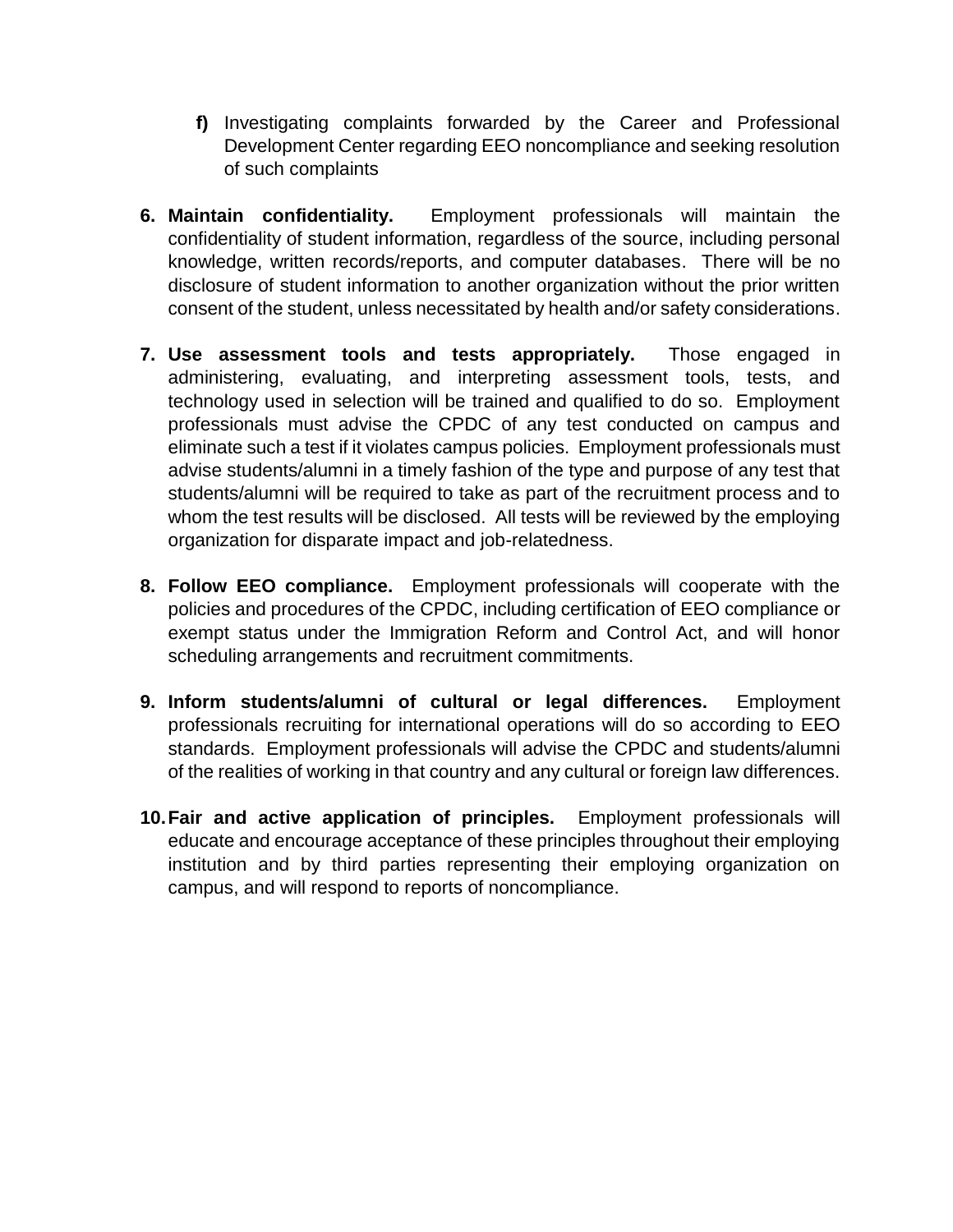## <span id="page-3-0"></span>**What Students and Alumni Can Expect from the CPDC**

- **1. Confidentiality.** CPDC staff members are expected to exercise sound judgment and fairness in maintaining the confidentiality of student information, regardless of the source, including written records, reports, and computer databases. Disclosure of student information outside the college/university should only be made with your prior consent unless health and safety considerations necessitate the distribution of such information.
- **2. Access to all services and events.** The CPDC may charge students/alumni for registering or taking part in certain services or events. Such fees should be sufficiently nominal so as not to hinder individuals from participating.
- **3. Access to career information.** Equal or full access to information on career opportunities and types of employing organizations should be provided by CPDC staff to all students/alumni regardless of personal or educational background. CPDC staff members are also expected to inform students/alumni how and where to obtain information which may influence their decisions about an employing organization.
- **4. Testing information.** CPDC staff members should inform students/alumni of the availability of testing, the purpose of the tests, and the disclosure policies regarding test results.
- **5. Fraudulent Job Response.** In the event that a student or alumni is involved in a fraudulent job scam, the CPDC will exercise the following measures:
	- **a)** Contact the UB Police concerning the incident
	- **b)** Assist the student or alumni with any breach of confidentiality, identity theft, etc.
	- **c)** Completing an incident report to be shared with the Dean of Students
	- **d)** Drafting a broadcast email message to be sent to the student body from the Dean's Office
	- **e)** Informing the Career Center Directors involved in the Maryland Career Consortium of the incident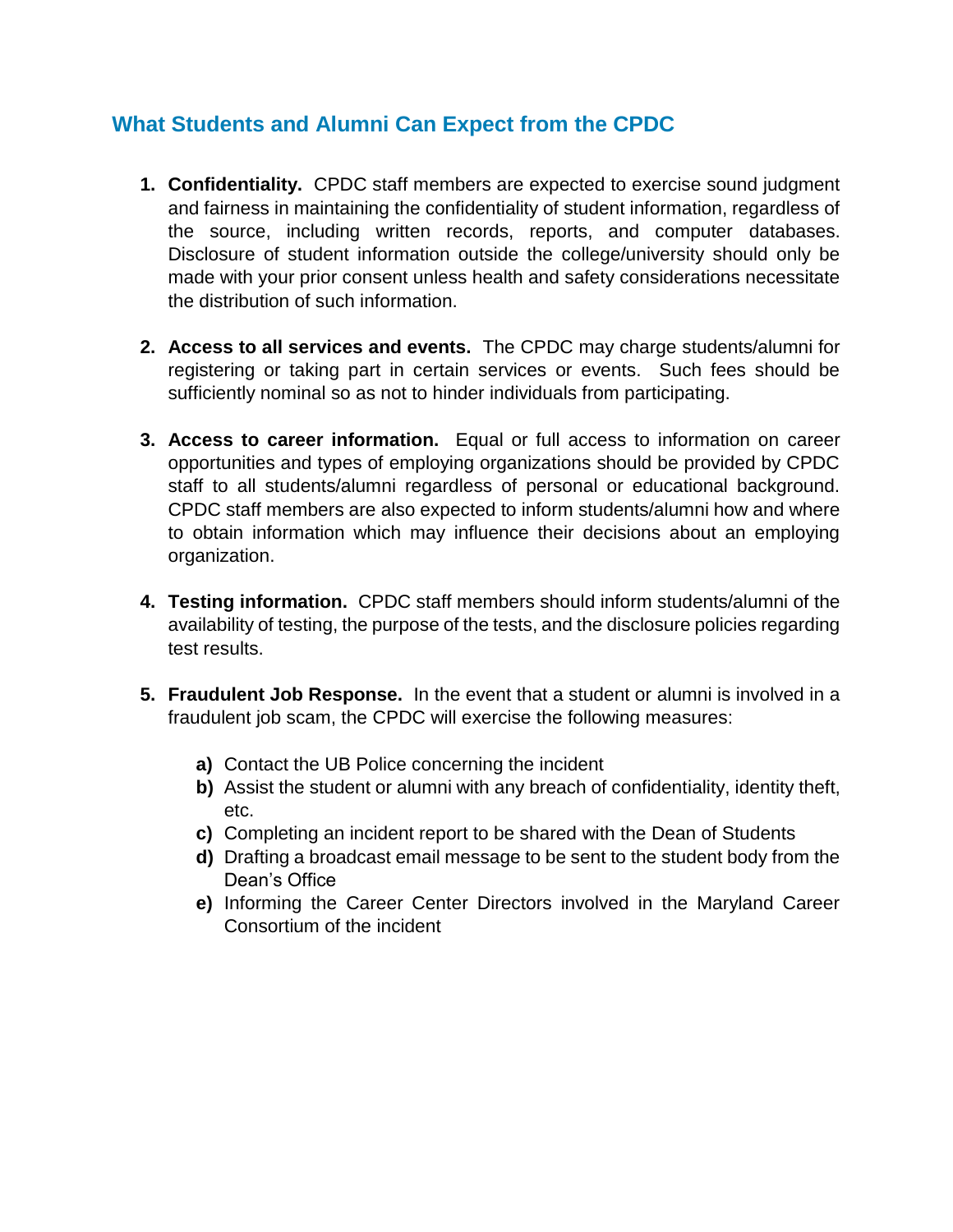### <span id="page-4-0"></span>**What the CPDC Can Expect from Students and Alumni**

- **1. Become an "Expert Career Manager" by assuming ownership and responsibility for career development and job search process.** The process of career development, from career exploration to the job search process, is a partnership in which job seekers must take an active role. This partnership may consist of registering on UBWorks, meeting with a Career Coach, and attending the CPDC events, such as Be Ready Workshops, career fairs and various other programs. By partnering with the CPDC, job seekers will enhance their career development skills and, ultimately, become more successful in their job search.
- **2. Provide accurate information.** Job seekers will provide accurate information about academic work and records, including course taken, grades, positions held, and duties performed.
- **3. Be honest.** Conduct a job search with honesty and integrity. Do not lie or stretch the truth on resumes, applications or during any part of the interview process.
- **4. Interview genuinely.** Job seekers should interview only with employers they are sincerely interested in working for and whose eligibility requirements they meet. "Practice" interviewing is misleading to employers, wasting both their time and money, and prevents sincerely interested candidates from using those interview slots.
- **5. Adhere to schedules.** Appear for all interviews, on campus and elsewhere, unless unforeseeable events prevent you from doing so. If a job seeker cannot make the interview because of an unforeseeable event, notify the CPDC and the employer at the earliest possible moment.
- **6. Don't keep employers waiting.** Communicate acceptance or refusal of a job offer to employers as promptly as possible, so they can notify other that they are still being considered or that position is filled.
- **7. Accept a job offer in good faith.** When accepting an offer, have every intention of honoring that commitment. Accepting an offer only as a precautionary measure is misleading to the employer and may restrict opportunities for others who are genuinely interested in that employer.
- **8. Withdraw from recruiting when your job search is completed.** When accepting an offer or deciding to pursue full-time graduate or professional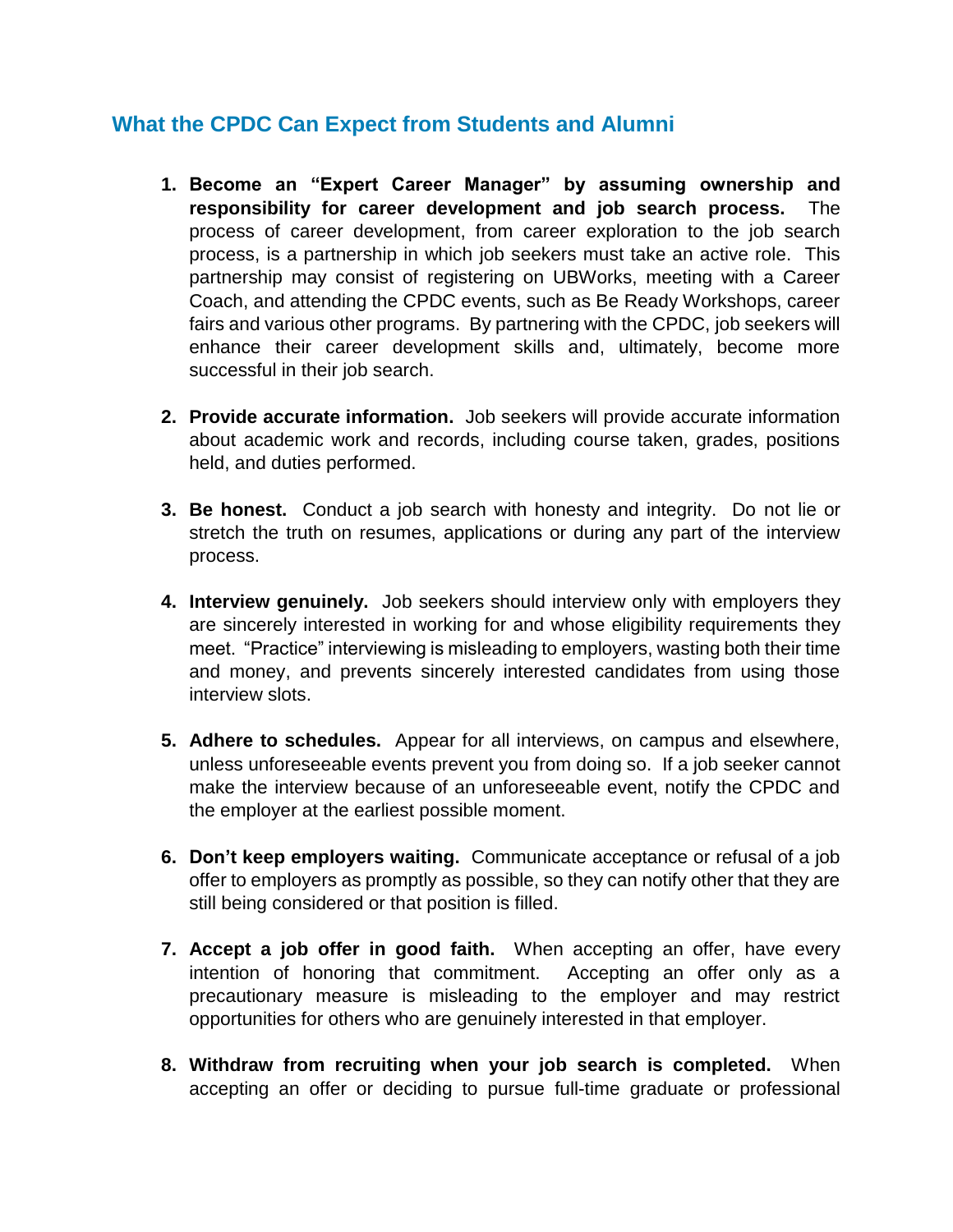studies, notify the CPDC and withdraw from the on-campus interview process immediately.

- **9. Claim fair reimbursement.** If an employer has agreed to reimburse a job seeker for expenses incurred in its recruitment process, those requests should be only for reasonable and legitimate expenses.
- **10.Obtain the career information needed to make an informed decision.** It's up to job seekers to acquire the information about career opportunities, organizations, and any other information that might influence their decisions about an employing organization.
- **11.Read, respond, and act on student e-mail notices.** The CPDC uses e-mail to notify students/alumni about newly posted positions, upcoming deadlines, or last minute changes to interview schedules.Employers will primarily use email for notifications, so its critical job seekers check their e-mail on a regular basis.
- **12.Online identity.** Social networking profiles (i.e. Facebook, Twitter, Instagram) are public and can be viewed by employers. Therefore, it is important for job seekers to review social networking profiles and delete anything questionable. Edit anything that may be used for discrimination or may be viewed as inappropriate, controversial, or scandalous. Job seekers should use multiple search engines to find out what employers might see when searching their name, email address, screen name, and phone number.
- **13.Develop a professional e-mail address and voice mail message.** When corresponding with employers, it is important to present a professional image. Email addresses such as honeybee@email.com or thebigbuzz@email.edu may have personal meaning, but to employers, they represent someone who lacks professionalism. A job seeker's telephone voice mail message should also reflect professionalism. Avoid having music playing in the background or using inappropriate language.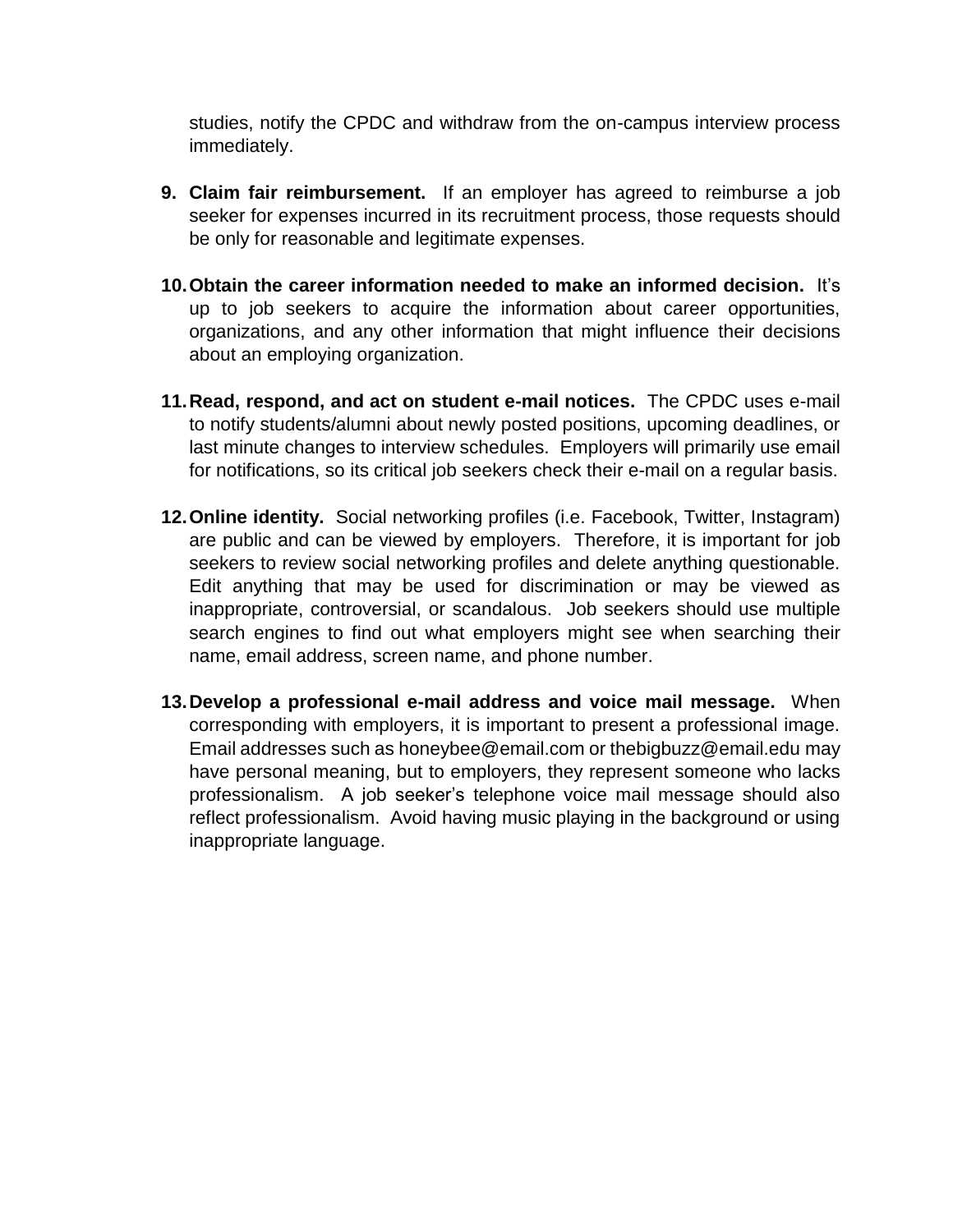### <span id="page-6-0"></span>**Specific Policies Regarding Student and Alumni Participation**

- **1. Interview no-show policy.** Failure to appear for a scheduled interview is a discourtesy, which recruiters and the CPDC take very seriously. A significant number of no-shows may result in recruiters not returning to campus and permanently affecting future students seeking employment. Students unable to keep an appointment for a campus interview must cancel the interview through UBWorks by 12:00 PM two (2) working days prior to the scheduled interview time. Students who fail to cancel their interviews in time and students who fail to appear for scheduled interviews may lose their interviewing privileges at the Career and Professional Development Center.
	- **a) 1 st Infraction –** email warning
	- **b) 2 nd Infraction –** loss of interview privileges
- **2. Student event policy.** To help ensure a pleasant and productive environment for all participants, the following guidelines have been established:
	- **a)** Career Fairs are open to UB students and alumni only
	- **b)** Respect all participants (employers, job seekers, and staff)
	- **c)** Appropriate attire is required and is determined by event. Some events require Professional or Business Attire
	- **d)** For safety reasons, the doorways to the event (inside and out) and the surrounding area must be kept clear at all times
	- **e)** Participants are expected to cooperate with all reasonable requests made by members of the CPDC staff and all reasonable requests of any person acting in an official capacity as a representative of the University
	- **f)** If questions or concerns arise during the event, please contact a member of the CPDC for assistance
- **3. CPDC Fraudulent Jobs Policy.** The CPDC does not endorse any employer and urges students/alumni to use good judgment in all of their interactions with employers. The CPDC suggests that students/alumni request business references for unknown organizations before applying and/or interviewing with them off campus. The CPDC advises students/alumni to interview in public places only. If students/alumni have any questions or concerns regarding the validity of an employer's job posting, interview practices, or any other interaction they may have with an employer, students/alumni should contact the CPDC at (410) 837- 5440. Do not fall for one of the many forms of employment scams. Job seekers should click [here](http://www.bbb.org/greater-maryland/get-consumer-help/top-scams/job-seeker-scams/?id=105581&epslanguage=en) for additional information from the Better Business Bureau that can help educate them on how to protect themselves from fraudulent job postings. Typically, employment scams can be identified by the following signs: